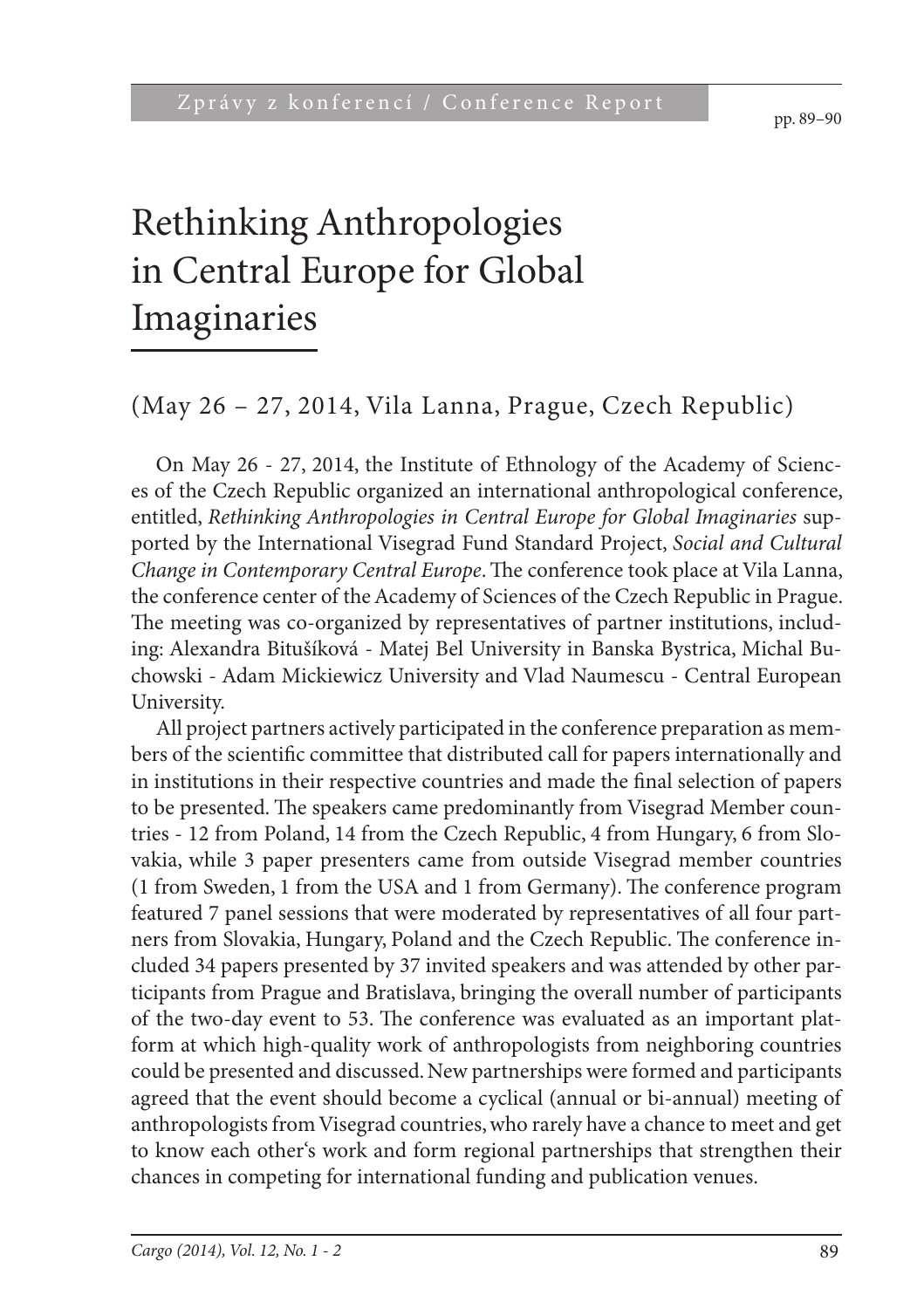For more information about the conference and the project please visit the project website at http://www.eu.avcr.cz/Social\_and\_Cultural\_Change\_in\_Contemporary\_Central\_Europe/index.html.

*Hana Červinková and Zdeněk Uherek*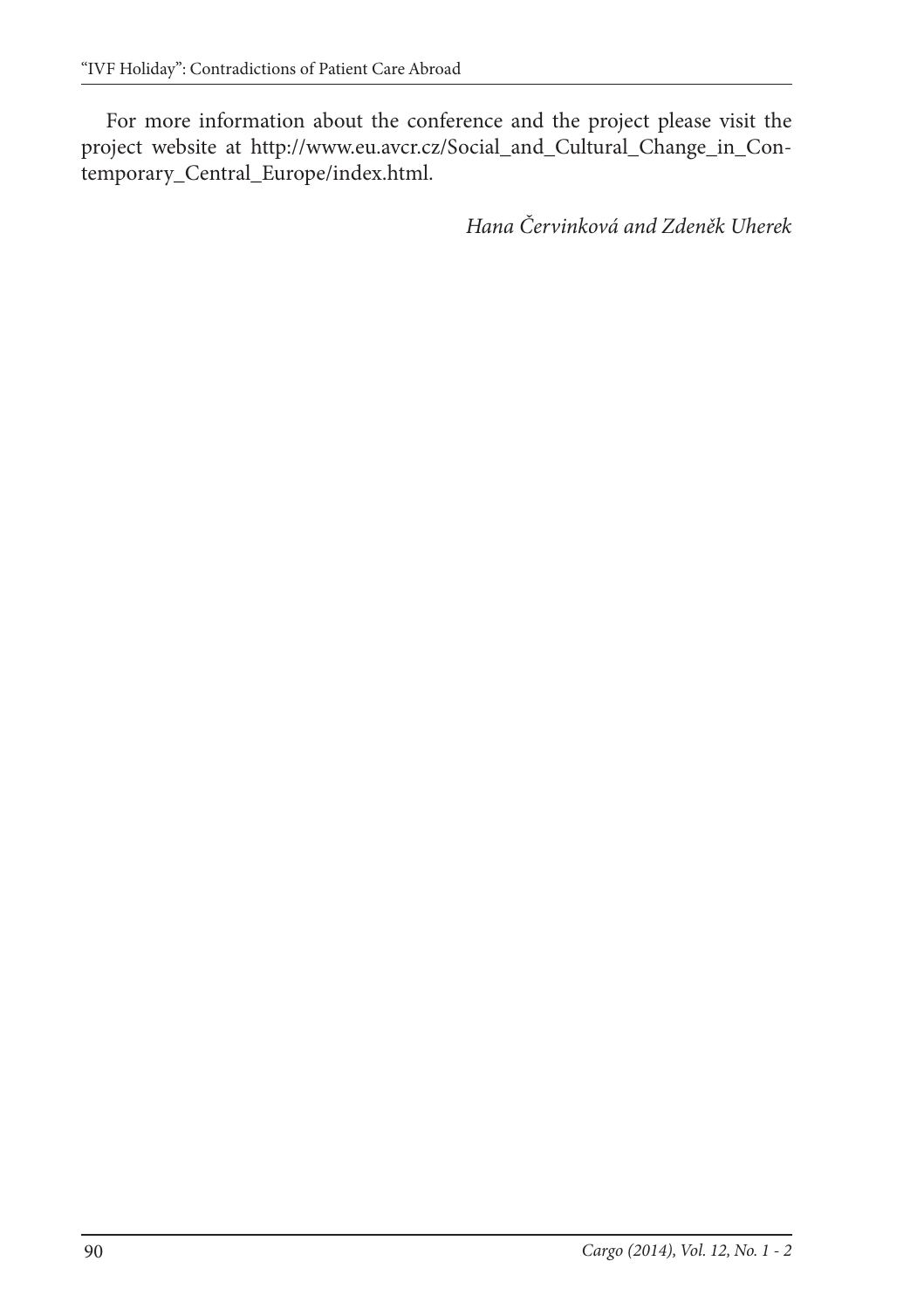# **BIOGRAF**

#### lournal for qualitative research

For online version and further information about journal, authors, themes and subscriptions see: http://www.biograf.org

In the content of last issue 60/2014 you can find:

#### **TFXTY**

#### **Michal Synek and Radek Carboch**

Professional blindness and regimes of haste: Support of self-sufficiency in eating in institutional care for people with mental disability

#### **Yifat Gutman**

Transcultural memory in conflict: Israeli- Palestinian truth and reconciliation

#### **TAK I TAK**

#### Irena Kašparová

The Active and The Eurogadio

#### Pavel Barša

Looking for a shared memory

#### DO OKA

#### Michal Šimůnek

Interactive documentary and digital ethnography: A report from the world of new technologies and innovative approaches in ethnography

#### **RECENZE**

#### **Miroslav Tížik**

Pseudo family, pseudo job, pseudo cultural exchange: On convincingness of the fiction

#### **Roman Rakowski**

Critical theory in Czech critical thought

Biograf is published only in Czech and Slovak languages.

Kontaktní adresa: Zdeněk Konopásek (redakce Biografu), CTS, Jilská 1, 110 00 Praha 1; redakce@biograf.org